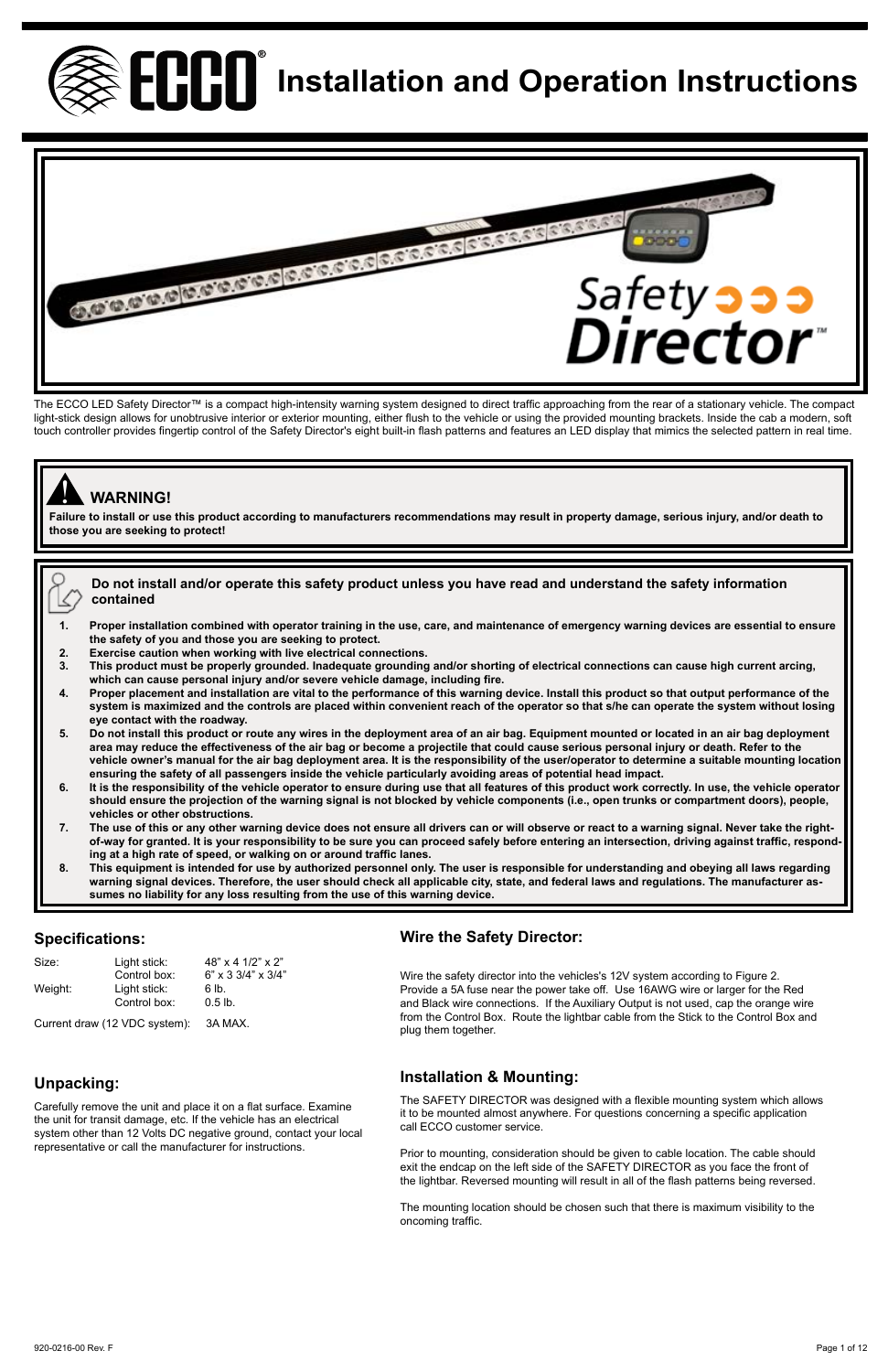**Horizontal Surface Mounting:** Refer to Figure 1 for the following instructions.<br>1. Plac

- Place the lightbar on a flat surface, and install the mounting brackets on the rear of the bar with the supplied hardware as shown. Leave the hardware loose, so that the brackets are movable.
- 2. Place the lightbar in the selected location, and mark the hole locations. Adjust the mounting brackets as necessary.
- 3. Drill holes for  $\frac{1}{4}$ " mounting hardware (user supplied).<br>4 Install the lighthar with the hardware and secure
- Install the lightbar with the hardware and secure.



**Figure 1**

**Vertical Surface Mounting:** The Directional Signal light stick can be mounted directly to a vertical surface.

- 1. Determine the proper height for the lightbar, to ensure good visibility.
- 2. Drill the holes for the ¼" carriage bolts, using the mounting bracket as a template for spacing. Make sure the holes are spaced evenly from the ends of the light bar, and at the same height.
- 3. Mount the light bar with the supplied hardware, and secure.



# **Wiring for Auxiliary Output:**

An auxiliary device, such as a beacon, lightbar, worklamp, etc. can be controlled by the "ALT" button of the control box. This device should not exceed 20A. Wire the relay that is provided into the system as shown in figure 3, making sure that the auxiliary device is properly wired and fused according to the manufacturer's requirements.



**Figure 3**

# **Wiring Instructions:**

| Notes:        |                                                                                                                                                                                                                                                                                                                         |
|---------------|-------------------------------------------------------------------------------------------------------------------------------------------------------------------------------------------------------------------------------------------------------------------------------------------------------------------------|
|               | Larger wires and tight connections will provide longer service life for components. For high current wires it is highly recommended that terminal blocks or<br>soldered connections be used with shrink tubing to protect the connections. Do not use insulation displacement connectors (e.g., 3M Scotchlock type con- |
|               | nectors). Route wiring using grommets and sealant when passing through compartment walls. Minimize the number of splices to reduce voltage drop.                                                                                                                                                                        |
| 2.            | High ambient temperatures (e.g., under-hood) will significantly reduce the current carrying capacity of wires, fuses, and                                                                                                                                                                                               |
|               | circuit breakers. All wiring should conform to the minimum wire size and other recommendations of the manufacturer and be                                                                                                                                                                                               |
|               | protected from moving parts and hot surfaces. Looms, grommets, cable ties, and similar installation hardware should be used to anchor and protect all                                                                                                                                                                   |
|               | wiring.                                                                                                                                                                                                                                                                                                                 |
| 3.            | Fuses or circuit breakers should be located as close to the power takeoff points as possible and properly sized to protect the wiring and devices.                                                                                                                                                                      |
| 4.            | Particular attention should be paid to the location and method of making electrical connections and splices to protect these points from corrosion and loss of<br>conductivity.                                                                                                                                         |
|               | Ground termination should only be made to substantial chassis components, preferably, directly to the vehicle battery.                                                                                                                                                                                                  |
| $\frac{5}{6}$ | Circuit breakers are very sensitive to high temperatures and will "false trip" when mounted in hot environments or operated close to their capacity.                                                                                                                                                                    |
|               |                                                                                                                                                                                                                                                                                                                         |
|               |                                                                                                                                                                                                                                                                                                                         |
|               |                                                                                                                                                                                                                                                                                                                         |
|               |                                                                                                                                                                                                                                                                                                                         |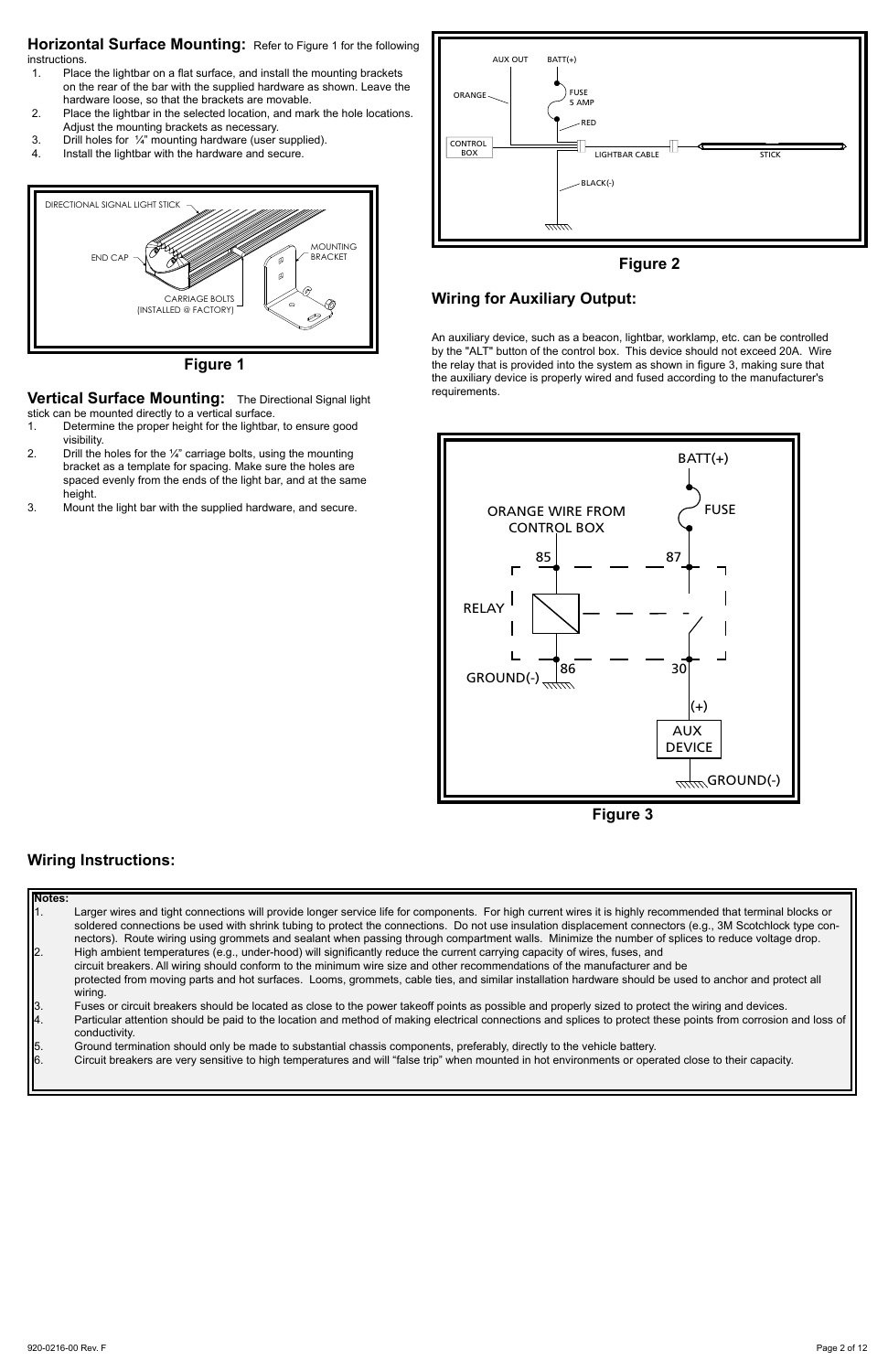

# **Control Pad Mounting:**

To mount the control pad with Velcro, separate the two circular halves, remove the backing and adhere one piece on the vehicle dashboard and adhere the other to the back of the controller. To mount the control pad using the swivel mount, first mount the swivel unit to the dashboard with either the supplied screws (note, the suction cup will not work after drilling screws through the swivel base) or by turning the lever at the base of the swivel unit to engage the suction cup. Push the controller onto swivel slide and press the control pad down onto the slide until it engages the slot in the control pad(see Figure 5). (You may need to turn the controller clockwise once engaged with the slide to tighten it.) Turn the dial on the swivel head to tighten it against the back of the control pad. Finally, loosen the hand screw on the swivel neck to adjust the angle of the control pad. Hold the pad in the desired

position while tightening the hand screw on the swivel neck. **Operation:**

Press the left power button to turn the unit on/off. The left arrow button alternates between left arrow and left continuous arrow flash modes. The mode button alternates between center out, center out solid, wig wag, alternating (SAE J595 Class 1), and alternating quad flash modes. The right arrow button alternates between right arrow and right continuous arrow flash modes. The ALT button is for the auxiliary control on/off. See Figure 4.



**Figure 5**

#### **Maintenance:**

The Safety Director requires little routine maintenance. Occasional cleaning of the lenses is all that is required to maintain maximum light output. Use plain water and a soft cloth, or lens polish and a very soft paper towel or facial tissue. Since plastic scratches easily, cleaning is recommended only when necessary. Do not use solvents as they may damage the polycarbonate lens material.

If a problem does develop, refer to the Troubleshooting Guide.

# **Troubleshooting Guide:**



**Figure 4**

| Symptom                                    | Possible Cause                                |
|--------------------------------------------|-----------------------------------------------|
| No fuctionality of Control Box or Stick    | Main power fuse is blown, or poor connection  |
| One Control Box LED blinks continuously    | Poor connection bewteen Control Box and Stick |
| One or more segments of Stick do not light | Stick is defective                            |
| Aux device will not turn on                | Aux fuse is blown, or poor connection         |
| Aux device will not turn off               | Relay is shorted from excessive load current  |

# **Flash Patterns**



Note: SAE flash patterns are Wig Wag (Class 2) and Alternating Single Flash (Class 1).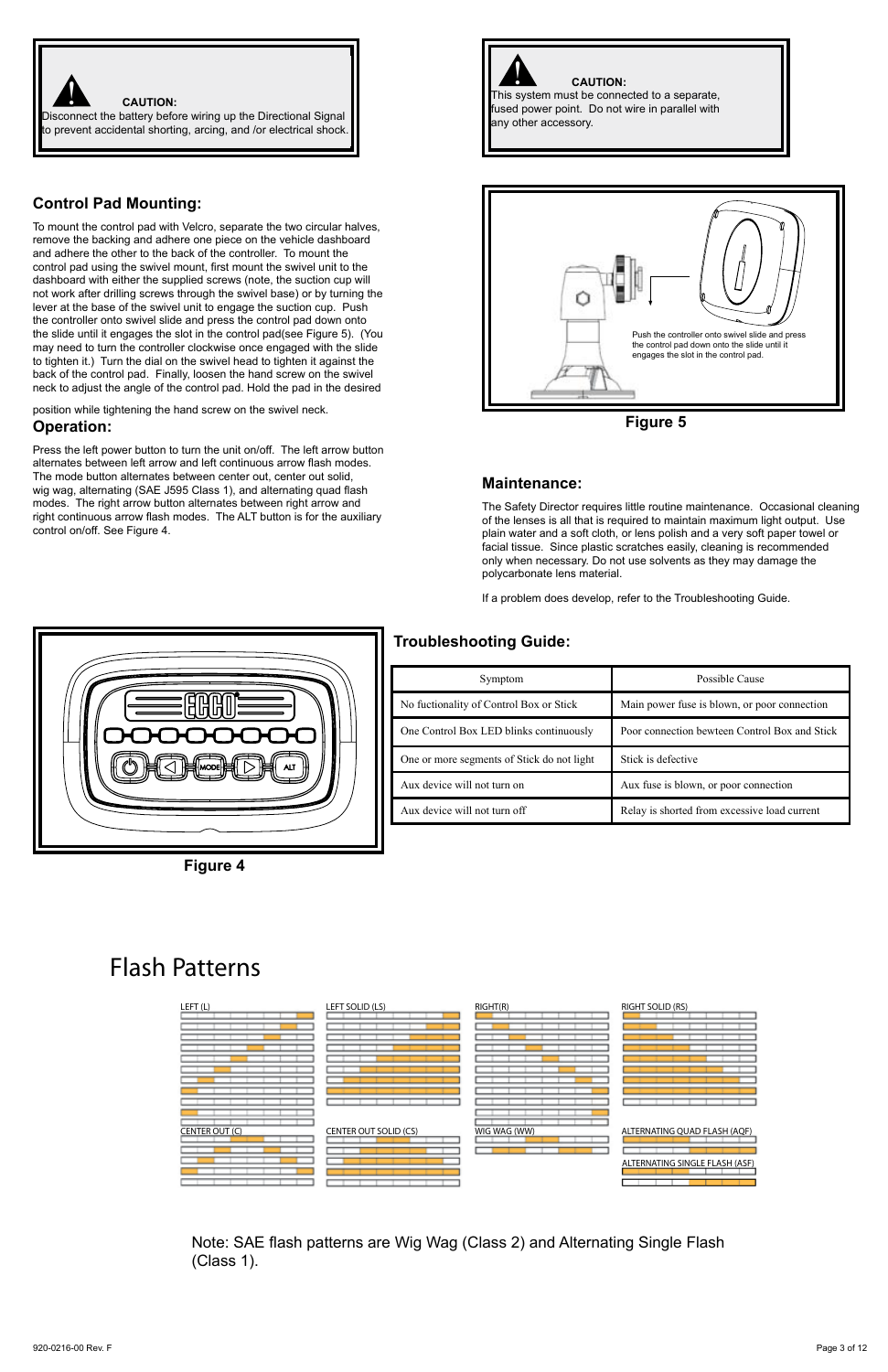Manufacturer Limited Warranty and Limitation of Liability:

Manufacturer warrants that on the date of purchase, this product will conform to Manufacturer's specifications for this product (which are available from the Manufacturer upon request). This Limited Warranty extends for thirty-six (36) months from the date of purchase.

DAMAGE TO PARTS OR PRODUCTS RESULTING FROM TAMPERING, ACCIDENT, ABUSE, MISUSE, NEGLIGENCE, UNAPPROVED MODIFICATIONS, FIRE OR OTHER HAZARD; IMPROPER INSTALLATION OR OPERATION; OR NOT BEING MAINTAINED IN ACCORDANCE WITH THE MAINTENANCE PROCEDURES SET FORTH IN MANUFACTURER'S INSTALLATION AND OPERATING INSTRUCTIONS VOIDS THIS LIMITED WARRANTY.

Exclusion of Other Warranties:

MANUFACTURER MAKES NO OTHER WARRANTIES, EXPRESSED OR IMPLIED. THE IMPLIED WARRANTIES FOR MERCHANTABILITY, QUALITY OR FITNESS FOR A PARTICULAR PURPOSE, OR ARISING FROM A COURSE OF DEALING, USAGE OR TRADE PRACTICE ARE HEREBY EXCLUDED AND SHALL NOT APPLY TO THE PRODUCT AND ARE HEREBY DISCLAIMED, EXCEPT TO THE EXTENT PROHIBITED BY APPLICABLE LAW. ORAL STATEMENTS OR REPRESENTA-TIONS ABOUT THE PRODUCT DO NOT CONSTITUTE WARRANTIES.

#### Remedies and Limitation of Liability:

MANUFACTURER'S SOLE LIABILITY AND BUYER'S EXCLUSIVE REMEDY IN CONTRACT, TORT (INCLUDING NEGLIGENCE), OR UNDER ANY OTHER THEORY AGAINST MANUFACTURER REGARDING THE PRODUCT AND ITS USE SHALL BE, AT MANUFACTURER'S DISCRETION, THE REPLACEMENT OR REPAIR OF THE PRODUCT, OR THE REFUND OF THE PURCHASE PRICE PAID BY BUYER FOR NON-CONFORMING PRODUCT. IN NO EVENT SHALL MANUFACTURER'S LIABILITY ARISING OUT OF THIS LIMITED WARRANTY OR ANY OTHER CLAIM RELATED TO THE MANUFACTURER'S PRODUCTS EXCEED THE AMOUNT PAID FOR THE PRODUCT BY BUYER AT THE TIME OF THE ORIGINAL PURCHASE. IN NO EVENT SHALL MANUFACTURER BE LIABLE FOR LOST PROFITS, THE COST OF SUBSTITUTE EQUIPMENT OR LABOR, PROPERTY DAMAGE, OR OTHER SPECIAL, CONSEQUENTIAL, OR INCIDENTAL DAMAGES BASED UPON ANY CLAIM FOR BREACH OF CONTRACT, IMPROPER INSTALLATION, NEGLIGENCE, OR OTHER CLAIM, EVEN IF MANUFACTURER OR A MANUFACTURER'S REPRESENTATIVE HAS BEEN ADVISED OF THE POSSIBILITY OF SUCH DAMAGES. MANUFACTURER SHALL HAVE NO FURTHER OBLIGATION OR LIABILITY WITH RESPECT TO THE PRODUCT OR ITS SALE, OPERATION AND USE, AND MANUFACTURER NEITHER ASSUMES NOR AUTHORIZES THE ASSUMPTION OF ANY OTHER OBLIGATION OR LIABILITY IN CONNECTION WITH SUCH PRODUCT.

This Limited Warranty defines specific legal rights. You may have other legal rights which vary from jurisdiction to jurisdiction. Some jurisdictions do not allow the exclu-

sion or limitation of incidental or consequential damages.



833 West Diamond St Boise, Idaho 83705 **Customer Service** USA 800-635-5900 UK +44 (0)113 237 5340 AUS +61 (0)3 63322444 www.eccogroup.com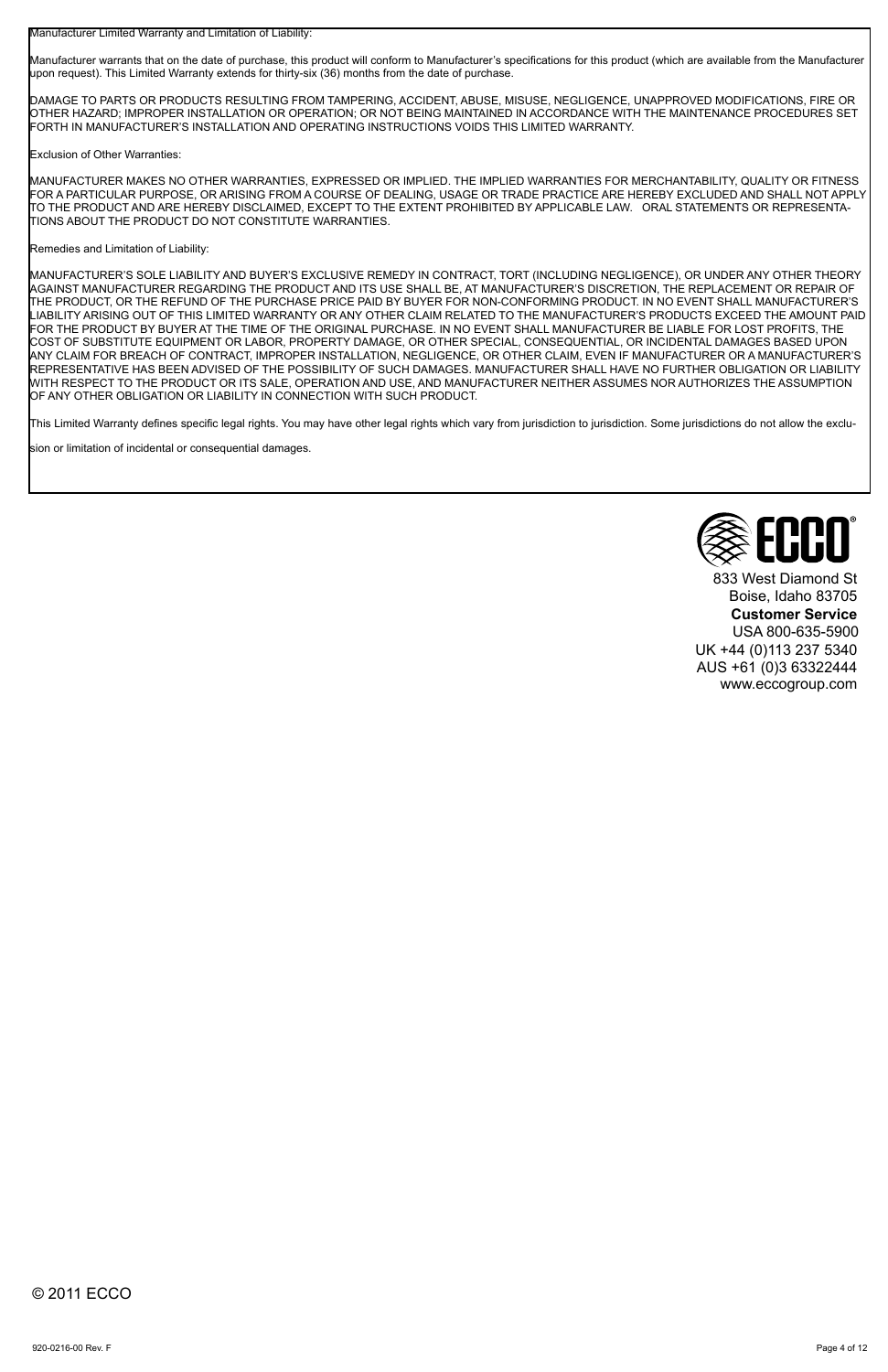**ECOO** Instrucciones de instalación y uso



El dispositivo ECCO LED Safety Director™ es un sistema de advertencia compacto, de alta intensidad, diseñado para dirigir el tránsito que se aproxima desde la parte posterior de un vehículo en estado estacionario. El diseño compacto de luz adhesiva permite un montaje interior o exterior que no obstruye la visión, ya sea pegada al vehículo o utilizando los soportes de montaje provistos. Dentro de la cabina, un controlador moderno, de toque suave, ofrece control táctil de los ocho patrones de parpadeo incorporados del director de seguridad y cuenta con una pantalla LED que imita el patrón seleccionado en tiempo real.

# **¡ADVERTENCIA!**

**En caso de no instalar ni utilizar este producto conforme a las sugerencias del fabricante se podrían ocasionar daños a la**  ! **propiedad, lesiones graves personales o el deceso del usuario y de las personas que se busca proteger.**

**No instale u opere este producto de seguridad a menos que haya leído y comprendido la información de seguridad**  Ł, **que contiene este manual.**

- **1. Para garantizar su seguridad y la de todos aquellos a los que desea proteger, es importante que exista una adecuada instalación, así como también una capacitación de los operadores para el uso, el cuidado y el mantenimiento de los dispositivos de alerta de emergencias.**
- **2. Opere con precaución cuando trabaje con conexiones eléctricas en tensión.**
- **3. El producto deber conectarse a tierra adecuadamente. Una conexión incorrecta o cortocircuito en las conexiones eléctricas puede ocasionar arcos de alta tensión lo que, a su vez, puede producir heridas o daños a su vehículo y fuego inclusive.**
- **4. Para un buen desempeño del dispositivo de alerta, es de vital importancia que exista una instalación y una ubicación adecuadas. Instale este producto de modo que el rendimiento del sistema se maximice y los controles se ubiquen al alcance del operador, de esta manera éste podrá operar el sistema sin perder el contacto visual de la calzada.**
- 5. No instale el producto o fije algún cable en el área de despliegue de la bolsa de aire. Los equipos que se instalen o se<br>coloquen en el área de despliegue de la bolsa de aire pueden reducir la efectividad de la bolsa, o **proyectil que puede ocasionar heridas e incluso la muerte. Consulte el manual de usuario del vehículo acerca del área de despliegue de la bolsa de aire. Es responsabilidad del usuario/operador determinar una ubicación adecuada para la instalación, con el fin de garantizar la seguridad de todos los pasajeros dentro del vehículo y evitar particularmente las potenciales áreas de impacto de la cabeza.**
- **6. Es responsabilidad del operador del vehículo asegurarse de que todas las características del producto funcionen correctamente durante su operación. Durante su operación, el operador del vehículo debe asegurarse de que la proyección de las señales de alerta no se encuentre bloqueada por componentes propios del vehículo (es decir, baúles o puertas abiertas), personas, vehículos u otras obstrucciones.**
- **7. El uso de este o cualquier otro dispositivo de alerta no garantiza que todos los conductores puedan observar o reaccionar a las señales de advertencia. Nunca subestime el derecho de paso. Es su responsabilidad asegurarse de que pueda proceder con seguridad antes de ingresar en una intersección, conducir en contra del tráfico o a alta velocidad, y caminar por o alrededor de carriles de circulación.**
- **8. Este equipo debe operarse solo por personal autorizado. El usuario es responsable de comprender y obedecer todas las leyes con respecto a los dispositivos de señales de alerta. Por lo tanto, el usuario debe revisar todas las leyes y regulaciones aplicables tanto las correspondientes a la ciudad como las estatales y federales. El fabricante no asume ninguna responsabilidad por la pérdida como resultado del uso del dispositivo de alerta.**

# **Especificaciones:**

| Tamaño                                             | Barra de luz:    | 122 cm x 11.4 cm x 5 cm          |
|----------------------------------------------------|------------------|----------------------------------|
|                                                    |                  | (48 pulg x 4 1/2 pulg x 2 pulg)  |
|                                                    | Caja de control: | 15.2 cm x 9.5 cm x 1.9 cm        |
|                                                    |                  | (6 pulg x 3 3/4 pulg x 3/4 pulg) |
| Peso:                                              | Barra de luz:    | 2,72 kg. (6 libras)              |
|                                                    | Caia de control: | 226 g. (0,5 libras)              |
| Consumo de corriente (sistema de 12 V CC): 3 A MÁX |                  |                                  |

## **Cableado del director de seguridad:**

Lleve el cableado del director de seguridad al sistema de 12V del vehículo según la figura 2. Coloque un fusible 5A cerca del tomacorriente. Utilice un cable 16 AWG o más grande para las conexiones de los conductores rojo y negro. Si la salida auxiliar no se utiliza, recubra el conductor naranja de la caja de control. Haga pasar el cable de la baliza desde la barra a la caja de control y enchúfelos entre sí.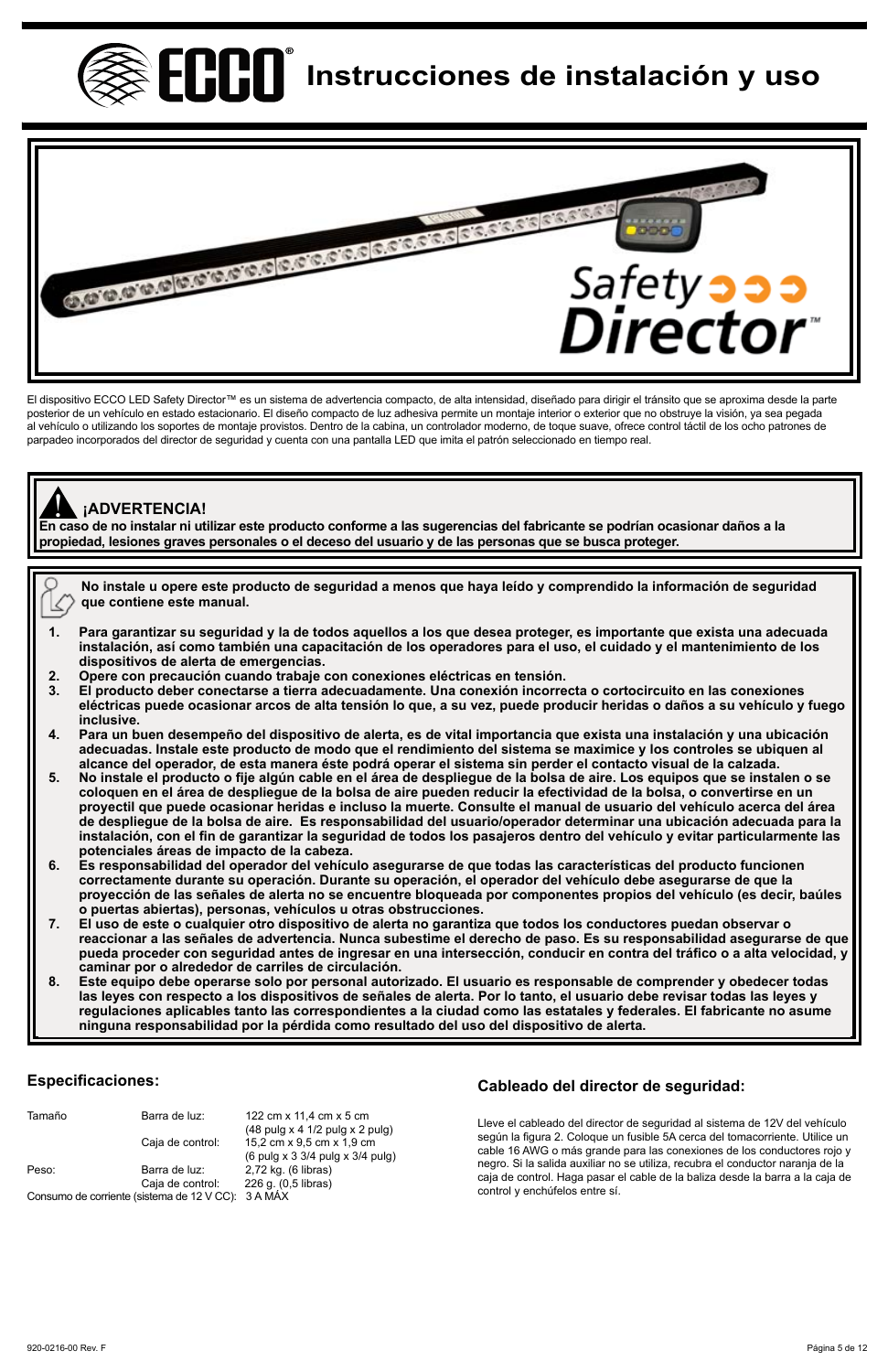# **Desempacado:**

Retire la unidad con cuidado y colóquela sobre una superficie plana. Inspeccione la unidad para determinar si se han producido daños durante el traslado, etc. Si el vehículo tiene un sistema eléctrico distinto a la conexión a tierra negativa de 12 voltios CC, comuníquese con su representante local o bien llame al fabricante para obtener instrucciones.

# **Instalación y montaje:**

El DIRECTOR DE SEGURIDAD está diseñado con un sistema de montaje flexible que permite realizar el montaje casi en cualquier parte. Para dudas relacionadas con una aplicación específica, comuníquese con el servicio al cliente de ECCO.

Antes de realizar el montaje, se debe considerar dónde se va a ubicar el cable. El cable debe salir de la tapa del extremo del lado izquierdo del DIRECTOR DE SEGURIDAD mirando la parte delantera de la baliza. El montaje invertido da como lugar la inversión de todos los patrones de intermitencia.

La ubicación del montaje debe seleccionarse de tal manera que se logre la visibilidad máxima para el tráfico que se desplaza en sentido opuesto.

# **Montaje en superficie horizontal:** Para las siguientes

instrucciones, consulte la figura 1.

- 1. Coloque la baliza sobre una superficie plana e instale los soportes de montaje sobre la parte posterior de la barra utilizando los herrajes provistos según se muestra. Deje los herrajes flojos para que se puedan mover los soportes.
- 2. Coloque la baliza en la ubicación seleccionada y marque las ubicaciones de los orificios. Ajuste los soportes de montaje según sea necesario.
- 3. Perfore orificios para herrajes de montaje de 0,6 cm (¼ pulg) (provistos por el usuario).
- 4. Instale la baliza con los herrajes y asegure.





# **Montaje en superficie vertical:** La barra de luz de señal

- direccional puede colocarse directamente en una superficie vertical.<br>1. Determine la altura apropiada para la baliza para asegurar u Determine la altura apropiada para la baliza para asegurar una buena visibilidad.
- 2. Perfore los orificios para los pernos de cabeza de hongo y cuerpo cuadrado de ¼ pulg (0,6 cm) utilizando el soporte de montaje como plantilla para la separación. Asegúrese de que los orificios estén separados en forma pareja desde los extremos de la baliza y que queden a la misma altura.
- 3. Realice el montaje de la baliza con los herrajes provistos y asegure.

### **Instrucciones del cableado:**





### **Cableado para la salida auxiliar:**

Un dispositivo auxiliar, como una baliza, barra de luces, lámpara para trabajo, etc., puede controlarse con el botón 'ALT' de la caja de control. Este dispositivo no debe superar los 20 A. Realice el cableado del relé que se provee en el sistema según se muestra en la figura 3. Asegúrese de que el dispositivo auxiliar esté correctamente cableado y tenga los fusibles que indican los requisitos del fabricante.



**Figura 3**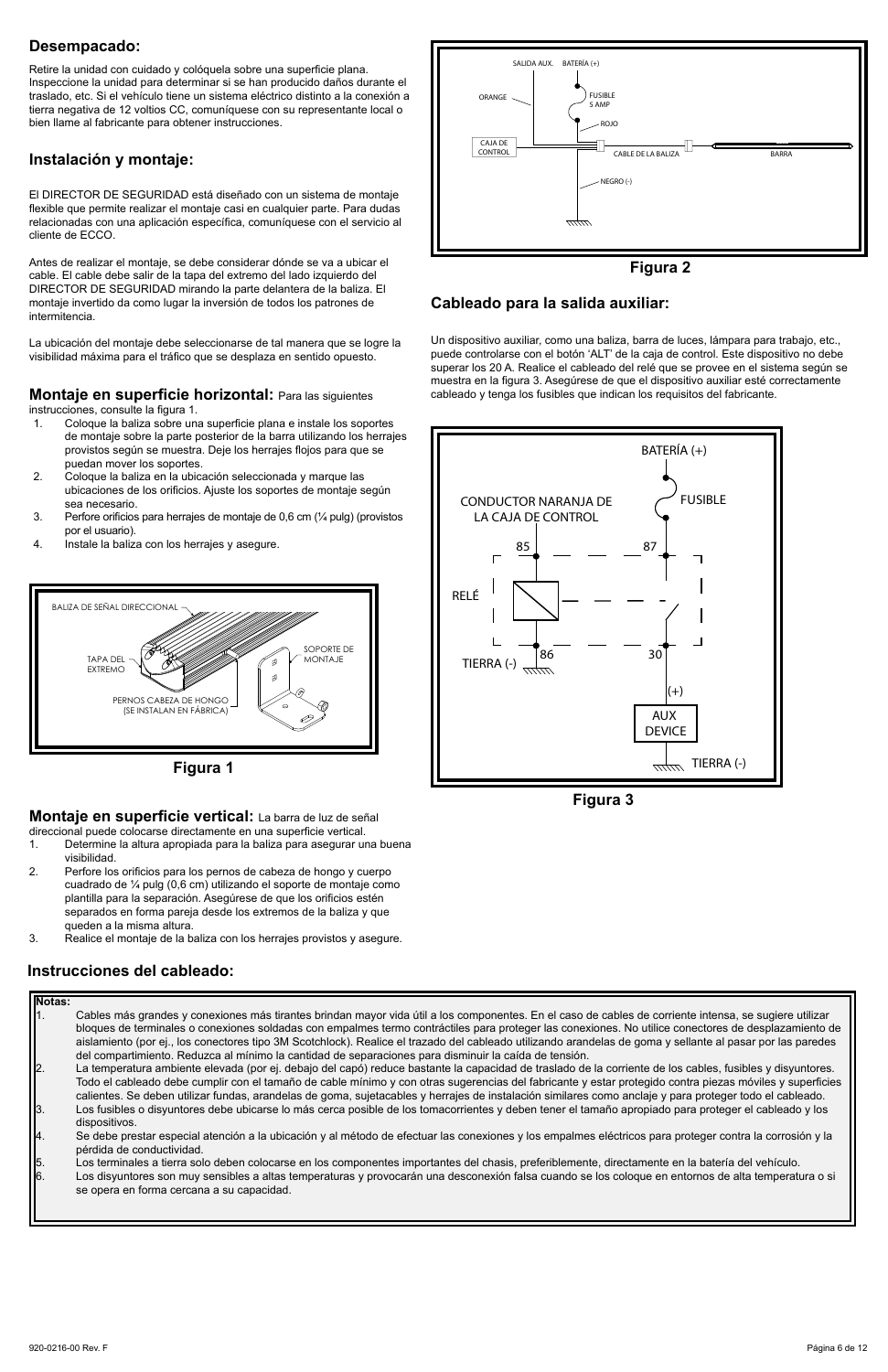

#### **PRECAUCIÓN:**

PRECAUCIÓN:<br>Desconecte la batería antes de cablear la señal en el proporto de la batería antes de cablear la señal en el p direccional para prevenir cortocircuitos, la formación de arcos eléctricos y las descargas eléctricas accidentales.

#### **Montaje de la almohadilla de control:**

Para realizar el montaje de la almohadilla de control con Velcro, separe las dos mitades circulares, retire el protector, adhiera una parte sobre el tablero del vehículo y la otra a la parte posterior del controlador. Para realizar el montaje de la almohadilla de control con el montaje giratorio, primero coloque la unidad giratoria en el tablero utilizando los tornillos provistos (tenga en cuenta que la ventosa de succión no funciona luego de perforar los orificios para los tornillos en la base giratoria) o girando la palanca de la base de la unidad giratoria para conectar la ventosa de succión. Empuje el controlador sobre la base deslizante giratoria y presione la almohadilla de control hacia abajo y sobre la base deslizante hasta que se enganche a la ranura de la almohadilla de control (vea la figura 5). (Es posible que deba girar el controlador en sentido horario una vez que se conecta con la base deslizante para apretarlo). Gire el dial del cabezal giratorio para apretarlo contra la parte posterior de la almohadilla de control. Finalmente, afloje el tornillo manual del cuello giratorio para ajustar el ángulo de la almohadilla de control. Sostenga la almohadilla en la posición deseada mientras aprieta el tornillo manual en el cuello

#### giratorio.

#### **Funcionamiento:**

Presione el botón de encendido izquierdo para encender-apagar la unidad. El botón de la flecha izquierda alterna entre los modos de intermitencia de flecha izquierda y flecha izquierda continua. El botón de modo alterna entre los modos de intermitencia centro afuera, centro afuera sólido, señal oscilante, alterna y alterna cuádruple. El botón de la flecha derecha alterna entre los modos de intermitencia de flecha derecha y flecha derecha continua. El botón ALT es para el encendido-apagado del control auxiliar. Consulte la figura 4.



**Figura 4**



#### **PRECAUCIÓN:**

Este sistema debe conectarse a un tomacorrientes individual, con fusibles. No realice el cableado en paralelo con ningún



# **Mantenimiento:**

El director de seguridad requiere muy poco mantenimiento de rutina. La limpieza ocasional de los lentes es todo lo que se necesita para mantener la emisión máxima de luz. Utilice agua regular y un paño suave o un pulidor de lentes y una toalla de papel muy suave o papel facial. Debido a que el plástico se raya con facilidad, se sugiere efectuar la limpieza solo cuando resulte necesario. No utilice solventes ya que pueden dañar el material de policarbonato del lente. Si surge un problema, consulte la Guía de localización de fallas.

### **Guía de localización de fallas:**

| Síntoma                                                    | Causa probable                                                                 |
|------------------------------------------------------------|--------------------------------------------------------------------------------|
| Sin funcionalidad en la caja de control o<br>en la harra   | Se ha quemado el fusible de la alimentación<br>principal o la conexión es mala |
| Un LED de la caja de control parpadea en<br>forma continua | Mala conexión entre la caja de control y<br>la barra                           |
| No enciende al menos un segmento de<br>la barra            | La barra está defectuosa                                                       |
| El dispositivo auxiliar no enciende                        | Se ha quemado el fusible auxiliar o la<br>conexión es mala                     |
| El dispositivo auxiliar no se apaga                        | El relé está en cortocircuito debido a corriente<br>con carga excesiva         |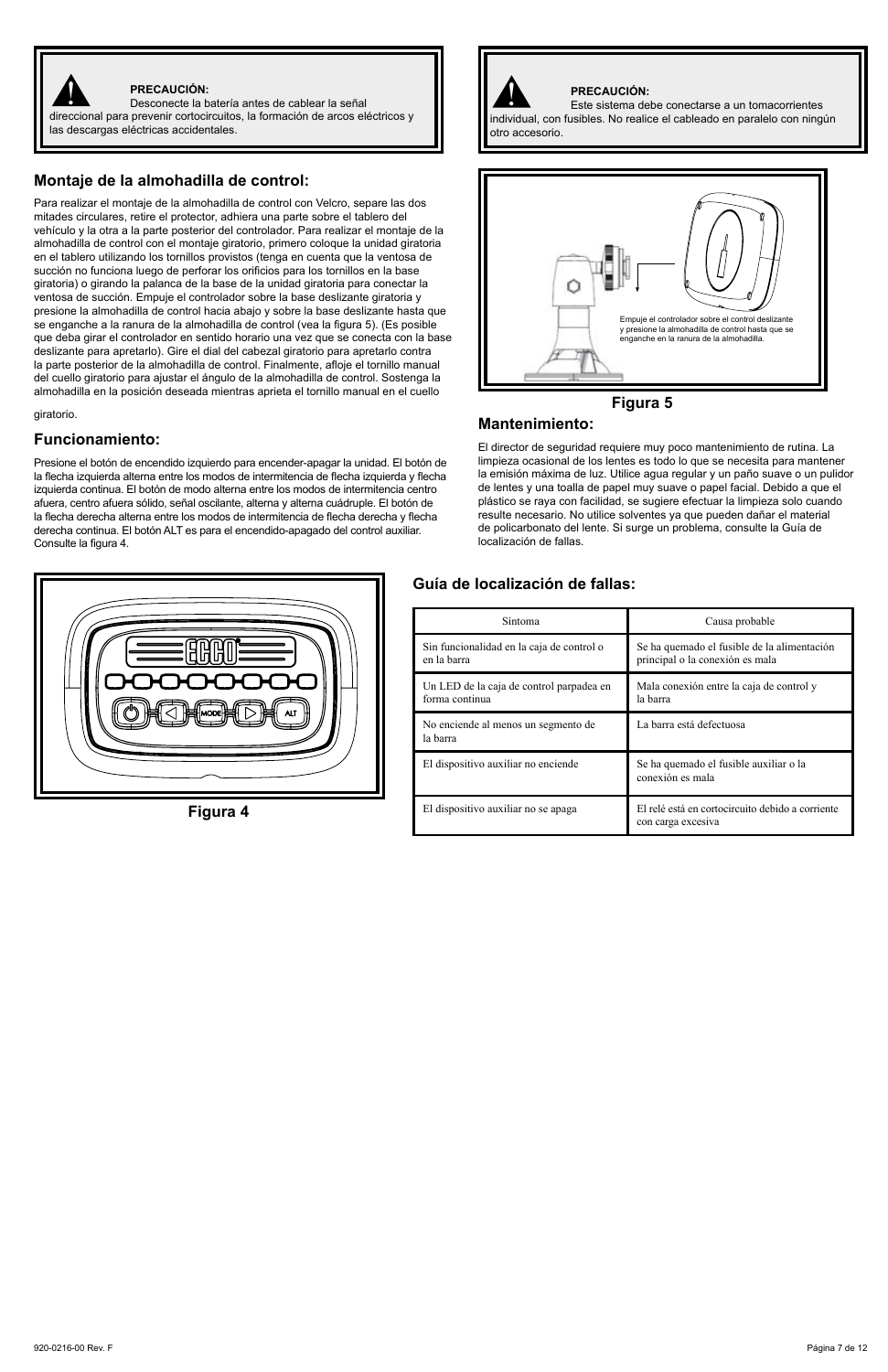Limitación de responsabilidad y garantía limitada del fabricante:

El fabricante garantiza que al momento de la compra, este producto cumple con las especificaciones del fabricante para el mismo (disponibles a pedido). El fabricante garantiza además que el presente producto está libre de defectos en sus materiales y en su fabricación. Esta garantía limitada se extiende durante treinta y seis (36) meses a partir de la fecha de la compra. Pueden aplicarse otras garantías. Para más información, comuníquese con el fabricante. El fabricante, a criterio propio, reparará o cambiará todo producto que determine como defectuoso y que esté sujeto a la presente garantía limitada.

EL DAÑO A LAS PIEZAS O PRODUCTOS QUE RESULTE DE LA MANIPULACIÓN INDEBIDA, ACCIDENTES, ABUSO, USO INDEBIDO, NEGLIGENCIA, MODIFICACIONES NO APROBADAS, INCENDIOS U OTROS PELIGROS, LA INSTALACIÓN O EL USO INCORRECTOS O LA FALTA DE MANTENIMIENTO CONFORME A LOS PROCEDIMIENTOS DE MANTENIMIENTO QUE SE ESTABLECEN EN LAS INSTRUCCIONES DE INSTALACIÓN Y USO DEL FABRICANTE, ANULA LA PRESENTE GARANTÍA LIMITADA.

LAS REPRESENTACIONES O DESCRIPCIONES ORALES DEL PRODUCTO QUE PUEDAN HABER SIDO REALIZADAS POR VENDEDORES, DISTRIBUIDORES, AGENTES U OTROS REPRESENTANTES DEL FABRICANTE NO CONSTITUYEN GARANTÍAS. ESTA GARANTÍA LIMITADA NO PODRÁ ENMENDARSE, MODIFICARSE NI AMPLIARSE EXCEPTO MEDIANTE UN ACUERDO ESCRITO FIRMADO POR UN REPRESENTANTE AUTORIZADO DEL FABRICANTE QUE HAGA REFERENCIA EN FORMA EXPRESA A ELLA.

Exclusión de otras garantías: EL FABRICANTE NO OTORGA NINGUNA OTRA GARANTÍA, EXPRESA O IMPLÍCITA. MEDIANTE LA PRESENTE, SE EXCLUYEN LAS GARANTÍAS IMPLÍCITAS DE COMERCIABILIDAD O APTITUD PARA UN PROPÓSITO EN PARTICULAR, QUE NO SE APLICARÁN AL PRODUCTO. EL ÚNICO Y EXCLUSIVO REMEDIO DEL COMPRADOR CON RESPECTO AL CONTRATO, DERECHOS POR DAÑOS O CUALQUIER OTRA TEORÍA CONTRA EL FABRICANTE RELACIONADA CON EL PRODUCTO Y SU USO SERÁ LA REPARACIÓN O EL REEMPLAZO DEL PRODUCTO SEGÚN SE DESCRIBE **ANTERIORMENTE** 

Limitación de responsabilidad: EN EL CASO DE RESPONSABILIDAD POR DAÑOS QUE SURJAN DE LA PRESENTE GARANTÍA LIMITADA O POR CUALQUIER OTRO RECLAMO RELACIONADO CON LOS PRODUCTOS DEL FABRICANTE, CON LA RESPONSABILIDAD DEL FABRICANTE FRENTE A LOS DAÑOS, QUEDARÁ LIMITADA AL IMPORTE PAGADO POR EL PRODUCTO EN EL MOMENTO DE LA COMPRA ORIGINAL. EL FABRICANTE NO SERÁ RESPONSABLE, BAJO NINGÚN MOTIVO, POR EL LUCRO CESANTE, EL COSTO DE LA MANO DE OBRA NI DEL EQUIPO DE SUSTITUCIÓN, DAÑOS A LA PROPIEDAD NI POR OTROS DAÑOS ESPECIALES, RESULTANTES O INDIRECTOS EN FUNCIÓN DE RECLAMOS POR INCUMPLIMIENTO CONTRACTUAL, INSTALACIÓN INAPROPIADA, NEGLIGENCIA U OTROS, INCLUSO SI EL FABRICANTE O UNO DE SUS REPRESENTANTES HUBIESE ANTICIPADO LA POSIBILIDAD DE DICHOS DAÑOS. EL FABRICANTE NO TENDRÁ NINGUNA OTRA OBLIGACIÓN O RESPONSABILIDAD RESPECTO DEL PRODUCTO O SU VENTA, OPERACIÓN Y USO NI SUPONE O AUTORIZA QUE SE SUPONGA TODA OTRA OBLIGACIÓN O RESPONSABILIDAD RELACIONADAS CON DICHO **PRODUCTO** 

Esta garantía limitada define los derechos legales específicos. Es posible que tenga otros derechos legales que varían de estado a estado. Algunos estados no permiten la exclusión o limitación de daños resultantes o indirectos.



833 West Diamond St. Boise, Idaho 83705 Servicio al cliente EE.UU. 800.635.5900 Reino Unido +44 (0)113 237 5340 AUS +61 (0)3 63322444 www.eccogroup.com

© 2011 ECCO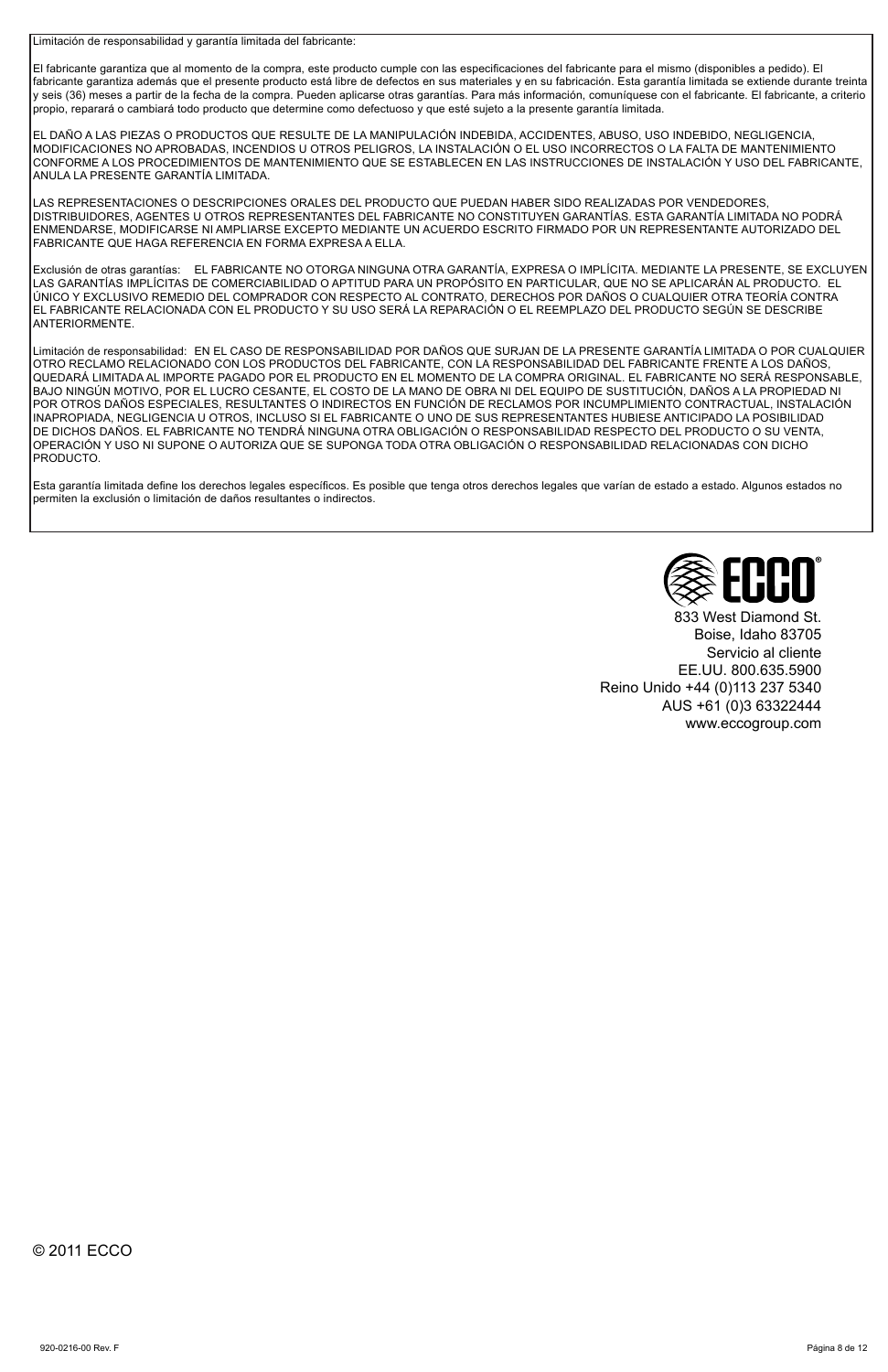



L'ECCO LED Safety Director™ est un système d'avertissement compact à haute intensité conçu pour les automobilistes approchant l'arrière d'un véhicule immobilisé La conception compacte du bâton chimioluminescent permet une installation discrète à l'intérieur ou à l'extérieur, dans le prolongement du véhicule ou avec les supports de montage fournis. À l'intérieur de la cabine, un contrôleur tactile moderne fournit une commande des huit modes de clignotement intégrés du Safety Director et présente un affichage DEL qui imite en temps réel le mode sélectionné.

# ! **AVERTISSEMENT!**

**Le non-respect des recommandations d'installation ou d'utilisation du fabricant peut entraîner des matériels, de graves blessures et/ou votre mort et celle de ceux que vous cherchez à protéger!**

**N'installez et/ou n'utilisez ce produit de sécurité que si vous avez lu et compris les informations de sécurité contenues**  K **dans ce manuel.**

- **1. Une bonne installation et une parfaite connaissance de l'utilisation, de l'entretien et de la maintenance des dispositifs d'avertissement d'urgence sont essentielles pour assurer votre sécurité et celle des personnes que vous cherchez à protéger.**
- **2. Faites preuve de prudence lorsque vous manipulez des connexions électriques.**
- **3. Ce produit doit être correctement mis à la terre. Une mise à la terre inappropriée et/ou un court-circuitage des connexions électriques peuvent entraîner des arcs électriques de haute intensité qui peuvent, à leur tour, provoquer**
- **des blessures et/ou de graves dommages au véhicule, notamment des incendies.**
- **4. Un placement et une installation appropriés sont indispensables au bon fonctionnement de ce dispositif d'avertissement. Installez ce produit pour que les performances de sortie du système soient maximisées et que les contrôles soient à portée de main du conducteur pour lui permettre d'utiliser le système sans quitter des yeux la zone de travail.**
- **5. Ni l'installation de ce produit ni le passage des câbles ne doivent entraver le déploiement d'un coussin gonflable. L'équipement monté ou localisé dans la zone de déploiement d'un coussin gonflable peut réduire l'efficacité du coussin gonflable ou se transformer en projectile**  pouvant provoquer des blessures graves ou la mort. Reportez-vous au manuel de l'usager de la voiture pour connaître la zone de déploiement **du coussin gonflable. Il est de la responsabilité de l'utilisateur/l'opérateur de déterminer un emplacement de montage adapté, garantissant la sécurité de tous les passagers du véhicule en évitant particulièrement les zones de chocs potentiels au niveau de la tête.**
- **6. Pendant l'utilisation, il incombe au conducteur du véhicule de s'assurer que toutes les fonctions de ce produit sont parfaitement opérationnelles. Lors de l'utilisation, le conducteur du véhicule doit s'assurer que la projection du signal d'avertissement n'est pas bloquée par des composants du véhicule (p. ex., coffres ouverts ou portes de compartiment ouvertes), des personnes, des véhicules ou d'autres obstacles.**
- **7. L'utilisation de ce dispositif ou de tout autre dispositif d'avertissement ne garantit pas que tous les conducteurs verront le signal d'avertissement ni qu'ils agiront en conséquence. Ne tenez jamais la priorité pour acquise. Vous êtes tenu de vous assurer que vous pourrez agir en toute sécurité avant de vous engager dans une intersection, conduire en sens inverse de la circulation, réagir à une vitesse élevée ou marcher sur des voies de circulation ou autour d'elles.**
- **8. Cet équipement est conçu pour n'être utilisé que par du personnel autorisé. L'utilisateur est tenu de comprendre l'ensemble des lois concernant les dispositifs d'avertissement d'urgence, et de les respecter. L'utilisateur est donc tenu de vérifier toutes les réglementations et lois municipales, nationales et fédérales applicables. Le fabricant n'assume aucune responsabilité pour toute perte résultant de l'utilisation de ce dispositif d'avertissement.**

# **Caractéristiques techniques :**

| Dimensions: | Bâton chimioluminescent :           | 48 po. x 4 1/2 po. x 2 po.  |
|-------------|-------------------------------------|-----------------------------|
|             | Boîte de commande :                 | 6 po. x 3 3/4 po. x 3/4 po. |
| Poids:      | Bâton chimioluminescent :           | 6 lb.                       |
|             | Boîte de commande :                 | $0.5$ lb.                   |
|             | Appel de courant (système 12 VCC) : | 3 A MAX                     |
|             |                                     |                             |

# **Procédez au câblage du Safety Director :**

Procédez au câblage du Safety Director dans le système de 12 V du véhicule selon la figure 2. Mettez un fusible de 5 A près du point de prise de force. Utilisez un fil de 16 AWG ou un plus grand fil pour le raccordement des fils noir et rouge. Si vous n'utilisez pas la sortie auxiliaire, bouchez le fil orange de la boîte de commande. Faites passer le câble de la barre lumineuse du bâton vers la boîte de commande et raccordez-les l'un à l'autre.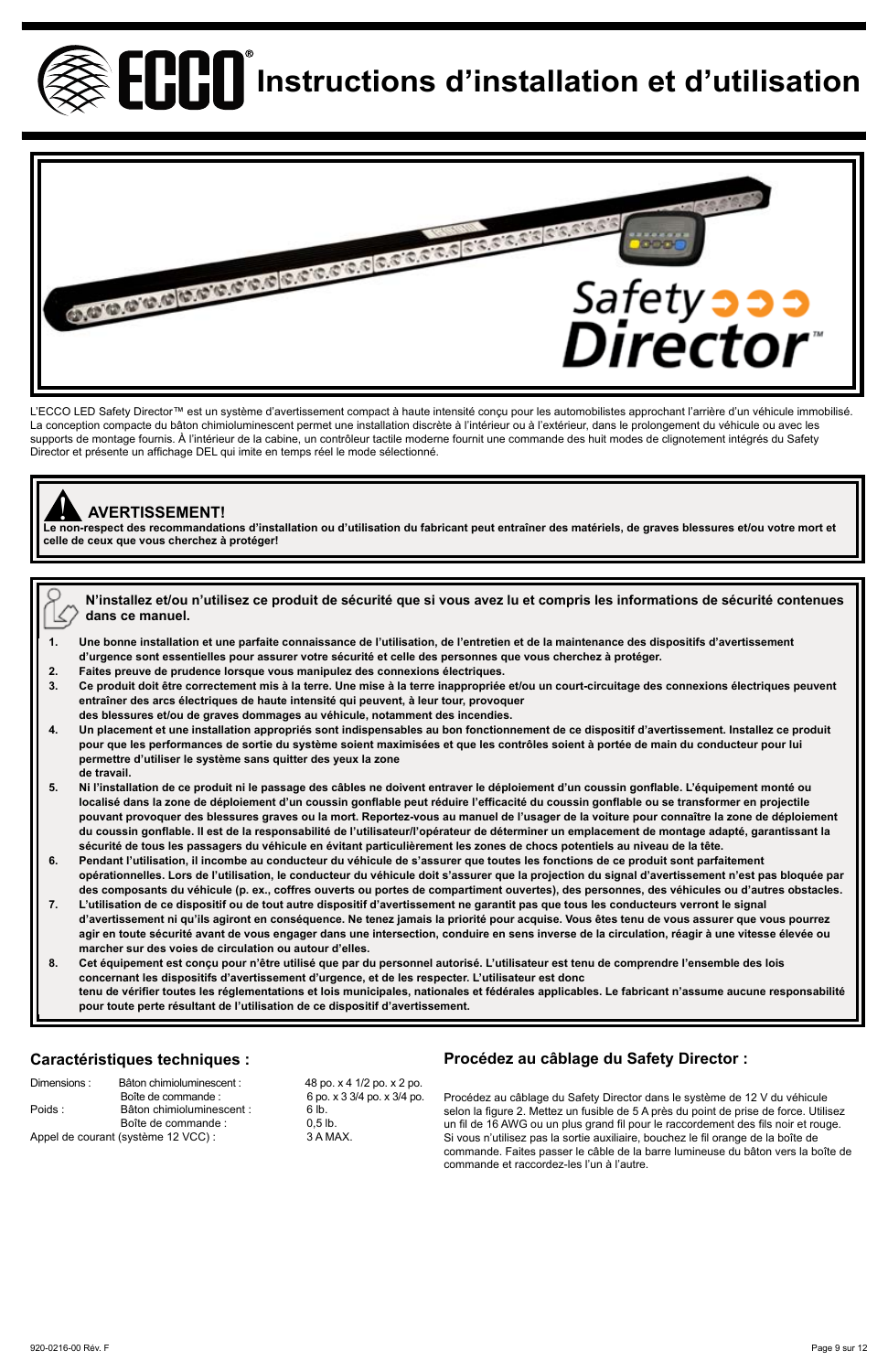# **Déballage :**

Sortez délicatement l'unité et placez-la sur une surface plane. Assurezvous que l'unité n'a pas été endommagée par le transport, etc. Si le véhicule a un système électrique autre qu'une masse négative de 12 volts CC, contactez votre représentant local ou appelez le fabricant pour obtenir plus d'instructions.

### **Installation et montage :**

Le SAFETY DIRECTOR a été conçu avec un système de montage flexible lui permettant d'être installé presque partout. Si vous avez des questions à propos d'une application spécifique, contactez le service client ECCO.

Avant l'installation, notez l'emplacement du câble. Le câble doit ressortir par le capuchon d'extrémité sur le côté gauche du SAFETY DIRECTOR lorsque vous êtes face à l'avant de la barre lumineuse. Si vous ne respectez pas cette disposition, tous les modes de clignotement seront inversés.

L'emplacement de montage doit être choisi de manière à ce qu'il y ait un maximum de visibilité vers la circulation en sens inverse.

#### **Montage en surface horizontal :** Reportez-vous à la figure 1 pour les instructions suivantes.

- 1. Placez la barre lumineuse sur une surface plane et installez les supports de montage à l'arrière de la barre avec le matériel fourni comme indiqué. Laissez le matériel détaché pour que les
- supports soient amovibles. 2. Placez la barre lumineuse à l'endroit souhaité et marquez les emplacements des alésages. Ajustez les supports de montage si
- nécessaire. 3. Percez des trous pour le matériel de montage de 0,25 po. (fourni
- par l'utilisateur).
- 4. Installez la barre lumineuse avec le matériau, puis fixez.



**Figure 1**

**Montage en surface vertical :** Le bâton chimioluminescent de l'indicateur de changement de direction peut être directement installé sur une surface verticale.<br>1 Détermine

- Déterminez la bonne hauteur pour la barre lumineuse afin d'assurer une bonne visibilité.
- 2. Percez les trous des boulons de carrosserie de 0,25 po. en vous aidant du support de montage pour l'espacement. Assurez-vous que les trous sont espacés uniformément par rapport aux extrémités de la barre lumineuse, et à la même hauteur.
- 3. Installez la barre lumineuse avec le matériau fourni, puis fixez.

# **Instructions de câblage :**

|     | <b>Remarques:</b>                                                                                                                                                                                     |  |  |
|-----|-------------------------------------------------------------------------------------------------------------------------------------------------------------------------------------------------------|--|--|
|     | De grands fils et des raccordements solides prolongeront la vie utile des composants. Pour les fils à haute intensité, il est                                                                         |  |  |
|     | fortement recommandé d'utiliser des blocs de jonction ou des raccords soudés avec une gaine rétractable pour protéger les                                                                             |  |  |
|     | raccordements. N'utilisez pas de connecteurs de déplacement d'isolation (p.ex. connecteurs de type Scotchlock 3M). Passez                                                                             |  |  |
|     | le câblage en utilisant des œillets et un matériau d'étanchéité lorsque vous passez par les parois du compartiment. Réduire le<br>nombre d'épissures pour réduire la chute de tension.                |  |  |
|     | Les températures ambiantes élevées (p.ex. sous le capot) réduiront considérablement la capacité de charge de courant des                                                                              |  |  |
|     | fils, des fusibles et des disjoncteurs. Tout le câblage doit être conforme à la taille minimale de fil et aux autres recommandations                                                                  |  |  |
|     | du fabricant et protégé des pièces mobiles et des surfaces chaudes. Utilisez des câblages pré-assemblés, des œillets, des                                                                             |  |  |
|     | attaches de câbles et des matériaux d'installation similaires pour fixer et protéger le câblage.                                                                                                      |  |  |
| IЗ. | Les fusibles ou disjoncteurs doivent être aussi proches que possible des points de prise de force et correctement dimensionnés                                                                        |  |  |
|     | pour protéger le câblage et les dispositifs.                                                                                                                                                          |  |  |
|     | Faites particulièrement attention à l'emplacement et à la méthode relative aux raccordements électriques et aux épissures pour<br>protéger ces points de la corrosion et de la perte de conductivité. |  |  |
| IS. | Les raccords de mise à la terre ne doivent être faits que sur des composants de châssis substantiels, de préférence directement                                                                       |  |  |
|     | sur la batterie du véhicule.                                                                                                                                                                          |  |  |
| l6. | Les disjoncteurs sont très sensibles aux températures élevées et provoquent des « déclenchements intempestifs » lorsqu'ils                                                                            |  |  |
|     | sont installés dans des environnements chauds ou utilisés près de leur capacité.                                                                                                                      |  |  |



#### **Figure 2**

## **Câblage pour sortie auxiliaire :**

Un dispositif auxiliaire, comme une balise, une barre lumineuse, une lampe de travail, etc. peut être contrôlé par le bouton « ALT » de la boîte de commande. Ce dispositif ne doit pas dépasser les 20 A. Procédez au câblage du relais fourni dans le système tel qu'indiqué sur la figure 3, en vous assurant que le dispositif auxiliaire est câblé et fusionné conformément aux exigences du fabricant.



**Figure 3**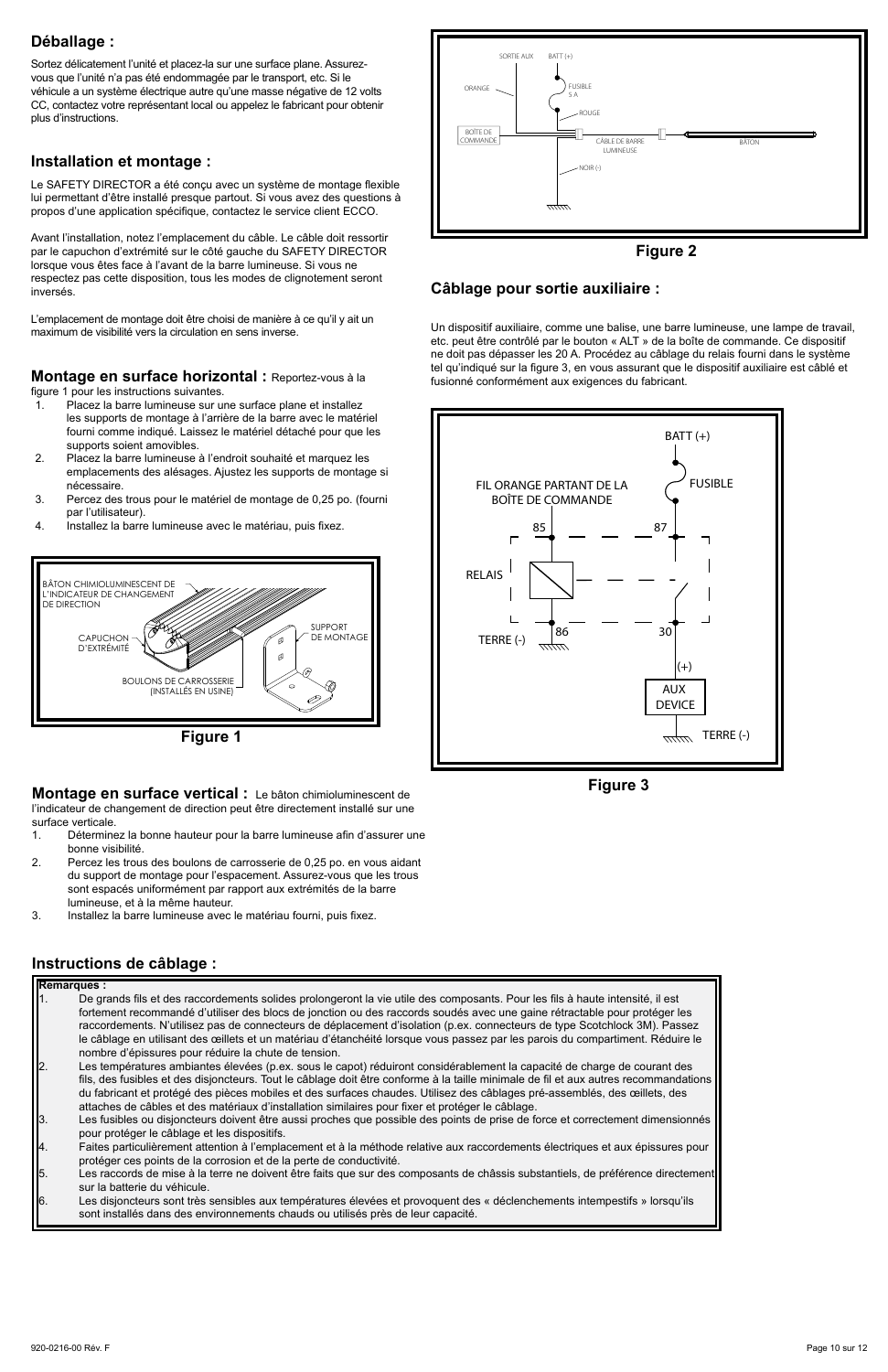

#### **ATTENTION :**

ATTENTION :<br>Coupez l'alimentation de la batterie avant de procéder au branchement de l'indicateur de changement de direction pour empêcher les chocs électriques, les arcs électriques et/ou les courts-circuits accidentels.

#### **Installation du coussin de commande :**

Pour installer le coussin de commande avec du velcro, séparez les deux moitiés circulaires, retirez la partie arrière, puis collez une partie sur le tableau de bord du véhicule et collez l'autre à l'arrière du contrôleur. Pour installer le coussin de commande en utilisant le montage pivotant, installez tout d'abord l'unité pivotante sur le tableau de bord avec les vis fournies (remarque : la ventouse ne fonctionnera pas si vous avez installé les vis dans la base pivotante) ou en tournant le levier à la base de l'unité pivotante pour engager la ventouse. Poussez le contrôleur sur la coulisse pivotante et pressez le coussin de commande contre la coulisse jusqu'à ce que celle-ci s'engage dans la fente du coussin de commande (voir figure 5). (Vous devrez peut-être tourner le contrôleur dans le sens horaire une fois qu'il sera engagé dans la coulisse pour le serrer.) Tournez le cadran sur la tête pivotante pour le serrer contre l'arrière du coussin de commande. Enfin, desserrez le serre-joint sur le cou pivotant pour ajuster l'angle du coussin de commande. Maintenez le coussin dans la

position souhaitée tout en serrant le serre-joint sur le cou pivotant.

#### **Fonctionnement :**

Appuyez sur le bouton d'alimentation de gauche pour activer/désactiver l'unité. Le bouton flèche gauche alterne entre les modes de clignotement flèche continue gauche et flèche gauche. Le bouton de mode alterne entre les modes de clignotement quadruple alternatif, alternatif, oscillant, centre externe fixe et centre externe. Le bouton flèche droite alterne entre les modes de clignotement flèche continue droite et flèche droite. Le bouton ALT est destiné à l'activation/la désactivation de la commande auxiliaire. Voir Figure 4.



**Figure 4**

Ce système doit être relié à un point d'impulsion distinct muni d'un fusible. Ne reliez pas parallèlement à d'autres accessoires.

**ATTENTION :**





#### **Maintenance :**

Le Safety Director requiert peu de maintenance de routine. Pour maintenir un rendement lumineux optimal, seul le nettoyage occasionnel des lentilles est nécessaire. Utilisez de l'eau claire et un chiffon doux ou un produit à polir pour lentille avec une serviette en papier ou un mouchoir en papier très doux. Comme le plastique raye facilement, le nettoyage n'est recommandé que s'il est nécessaire. N'utilisez pas de solvants car ils pourraient endommager la lentille en polycarbonate.

Si un problème survient, reportez-vous au guide de dépannage.

# **Guide de dépannage :**

| Indice                                                     | Cause probable                                                                          |
|------------------------------------------------------------|-----------------------------------------------------------------------------------------|
| La boîte de commande ou le bâton ne<br>fonctionne pas      | Le fusible d'alimentation principale<br>est grillé ou il y a un mauvais<br>raccordement |
| Une DEL de la boîte de commande clignote<br>en continu     | Mauvais raccordement entre la boîte<br>de commande et le bâton                          |
| Un ou plusieurs segment(s) du bâton ne<br>s'allume(nt) pas | Le bâton est défectueux                                                                 |
| Le dispositif auxiliaire ne s'allume pas                   | Le fusible auxiliaire est grillé ou il y a<br>un mauvais raccordement                   |
| Le dispositif auxiliaire ne s'éteint pas                   | Le relais est court-circuité par un<br>courant de charge excessif                       |